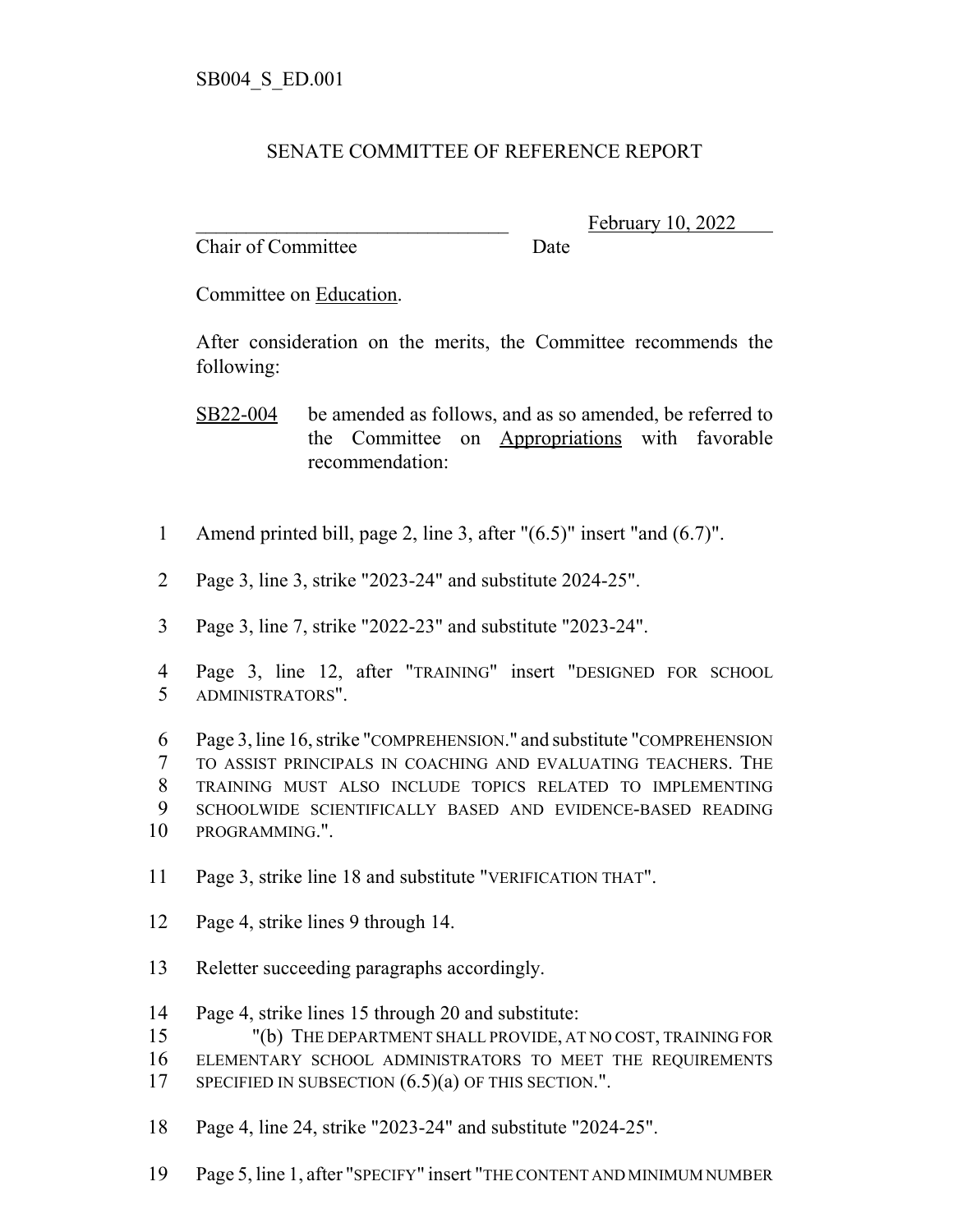1 OF HOURS REQUIRED FOR THE TRAINING DESCRIBED IN SUBSECTION  $(6.5)(a)$ OF THIS SECTION;".

3 Page 5, line 3, strike " $(6.5)(d)$ " and substitute " $(6.5)(c)$ ".

Page 5, line 4, add a semi-colon after "SECTION".

 Page 5, line 5, strike "EVIDENCE" and substitute "VERIFICATION"and strike "AN END-OF-COURSE" and substitute "THE TRAINING REQUIRED IN 7 SUBSECTION  $(6.5)(a)$  OF THIS SECTION.".

Page 5, strike lines 6 and 7.

Page 5, after line 7 insert:

10 "(6.7) (a) BY THE BEGINNING OF THE 2024-25 SCHOOL YEAR AND CONTINUING FOR EACH SCHOOL YEAR THEREAFTER, EACH LOCAL EDUCATION PROVIDER THAT RECEIVES PER-PUPIL INTERVENTION MONEY OR A GRANT THROUGH THE EARLY LITERACY GRANT PROGRAM IN ANY BUDGET YEAR STARTING WITH THE 2023-24 BUDGET YEAR SHALL ENSURE THAT EACH READING SPECIALIST EMPLOYED TO TEACH STUDENTS IN ANY OF GRADES FOUR THROUGH TWELVE SUCCESSFULLY COMPLETES OR HAS SUCCESSFULLY COMPLETED EVIDENCE-BASED TRAINING IN TEACHING READING AS DESCRIBED FOR TEACHERS IN SUBSECTION (6) OF THIS SECTION. TO COMPLY WITH THIS SUBSECTION (6.7)(a), A LOCAL EDUCATION PROVIDER SHALL SUBMIT EVIDENCE THAT EACH READING SPECIALIST EMPLOYED TO TEACH STUDENTS IN ANY OF GRADES FOUR THROUGH TWELVE HAS PASSED AN END-OF-COURSE ASSESSMENT OF 23 LEARNING AT THE COMPLETION OF THE EVIDENCE-BASED TRAINING.

24 (b) THE DEPARTMENT SHALL PROVIDE, AT NO COST, TRAINING FOR READING SPECIALISTS TO MEET THE REQUIREMENTS SPECIFIED IN 26 SUBSECTION  $(6.7)(a)$  OF THIS SECTION.

**(c) NOTWITHSTANDING SUBSECTION (6.7)(a) OF THIS SECTION, A**  LOCAL EDUCATION PROVIDER THAT IS NOT IN COMPLIANCE WITH THE 29 REQUIREMENTS OF THIS SUBSECTION (6.7) AS OF THE BEGINNING OF THE 2024-25 SCHOOL YEAR OR FOR A SUBSEQUENT SCHOOL YEAR MAY REQUEST A ONE-YEAR EXTENSION FROM THE STATE BOARD BASED ON A DEMONSTRATION OF GOOD CAUSE FOR INABILITY TO COMPLY.

 (d) THE STATE BOARD MAY ADOPT RULES AS NECESSARY TO SPECIFY THE CONTENT AND MINIMUM NUMBER OF HOURS REQUIRED FOR TRAINING FOR READING SPECIALISTS REQUIRED IN SUBSECTION (6.7)(a) OF THIS SECTION; TIME FRAMES AND PROCEDURES FOR COMPLYING WITH THE REQUIREMENTS SPECIFIED IN SUBSECTION (6.7)(a) OF THIS SECTION AND FOR APPLYING FOR AN EXTENSION PURSUANT TO SUBSECTION (6.7)(c) OF THIS SECTION; AND THE FORM IN WHICH A LOCAL EDUCATION PROVIDER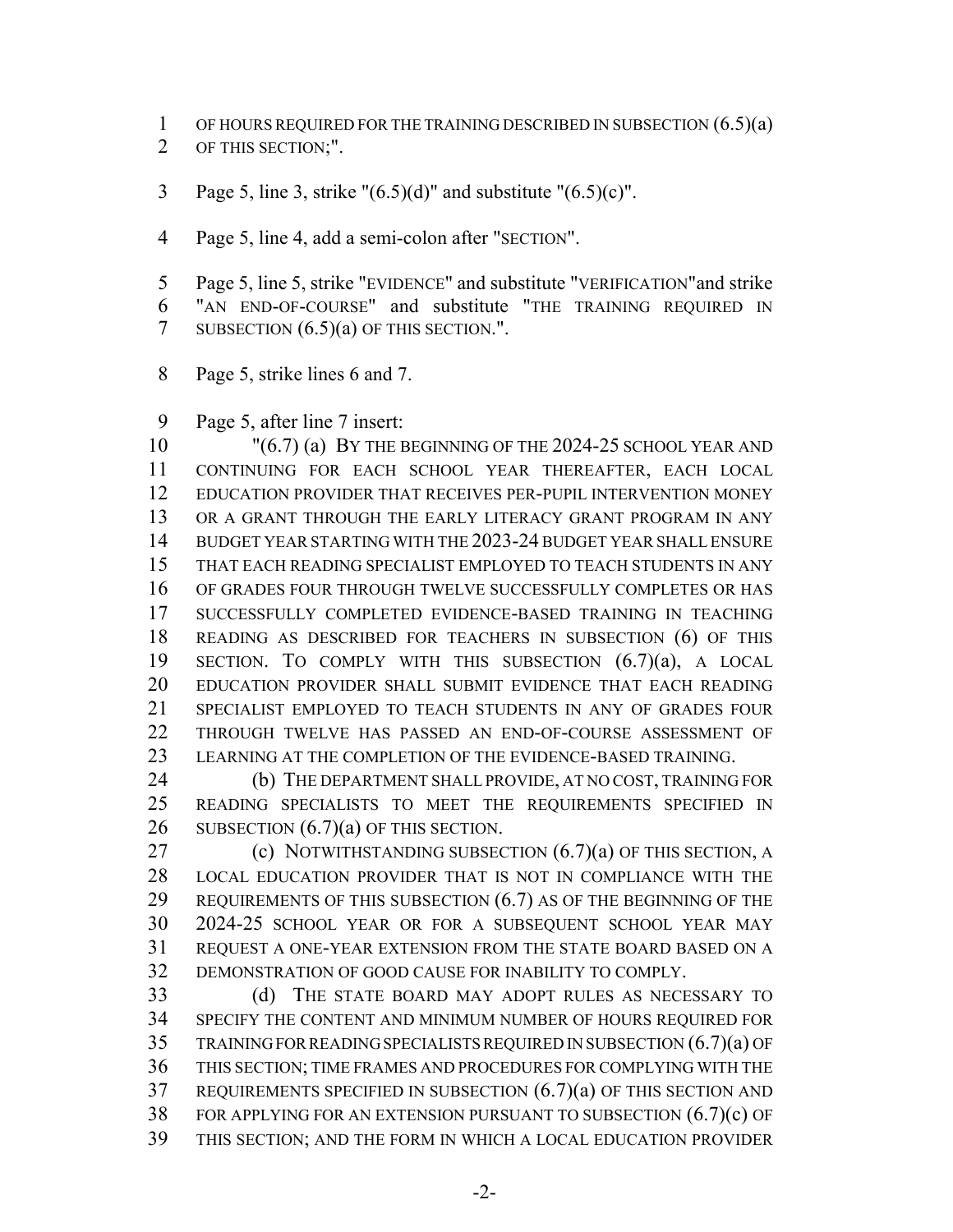- MUST SUBMIT EVIDENCE OF THE COMPLETION OF AN END-OF-COURSE
- ASSESSMENT OF LEARNING AS REQUIRED IN SUBSECTION (6.7)(a) OF THIS
- SECTION.".
- Page 5, line 13, after "TEACHERS," insert "READING SPECIALISTS,".
- Page 6, line 6, strike "three," and substitute "three AND FOR READING SPECIALISTS EMPLOYED TO TEACH GRADES FOUR THROUGH TWELVE,".
- Page 6, line 18, strike "2023-24" and substitute "2024-25".
- Page 6, line 21, strike "22-7-1208 (6.5);" and substitute "22-7-1208 (6.5)
- AND THE READING SPECIALIST TRAINING REQUIREMENTS SPECIFIED IN

- Page 7, line 7, strike "(6) OR (6.5)" and substitute "(6), (6.5), OR (6.7)".
- Page 7, line 10, after "three" insert "AND ALL READING SPECIALISTS EMPLOYED TO TEACH GRADES FOUR THROUGH TWELVE".
- Page 7, line 18, strike "**activities**" and substitute "**report**".
- Page 7, strike lines 20 and 21.
- Reletter succeeding paragraphs accordingly.

Page 8, strike lines 7 through 27 and substitute:

18 "(2) (a) THE DIRECTOR OF EACH PUBLIC LIBRARY IS ENCOURAGED TO WORK WITH THE DEPARTMENT OF EDUCATION TO PROVIDE EVIDENCE-BASED TRAINING IN THE SCIENCE OF READING FOR EACH LIBRARIAN WHO WORKS WITH CHILDREN ENROLLED IN PRESCHOOL, KINDERGARTEN, OR EARLY ELEMENTARY GRADES. IN ADDITION, THE 23 DIRECTOR IS ENCOURAGED TO IDENTIFY AND PROVIDE IN THE LIBRARY MATERIALS AND ACTIVITIES FOR PARENTS AND CHILDREN TO IMPROVE LITERACY, WHICH MATERIALS AND ACTIVITIES ARE APPROPRIATE FOR PRESCHOOL, KINDERGARTEN THROUGH SECOND GRADE, AND THIRD THROUGH SIXTH GRADE AND ARE DESIGNED TO IMPROVE READING COMPETENCY IN THE AREAS OF PHONEMIC AWARENESS; PHONICS; VOCABULARY DEVELOPMENT; READING FLUENCY, INCLUDING ORAL SKILLS; AND READING COMPREHENSION.

 (b) AT THE REQUEST OF A DIRECTOR, THE DEPARTMENT OF EDUCATION SHALL PROVIDE, AT NO COST TO THE PUBLIC LIBRARY, EVIDENCE-BASED TRAINING IN THE SCIENCE OF READING TO ONE OR MORE

SECTION 22-7-1208 (6.7);".